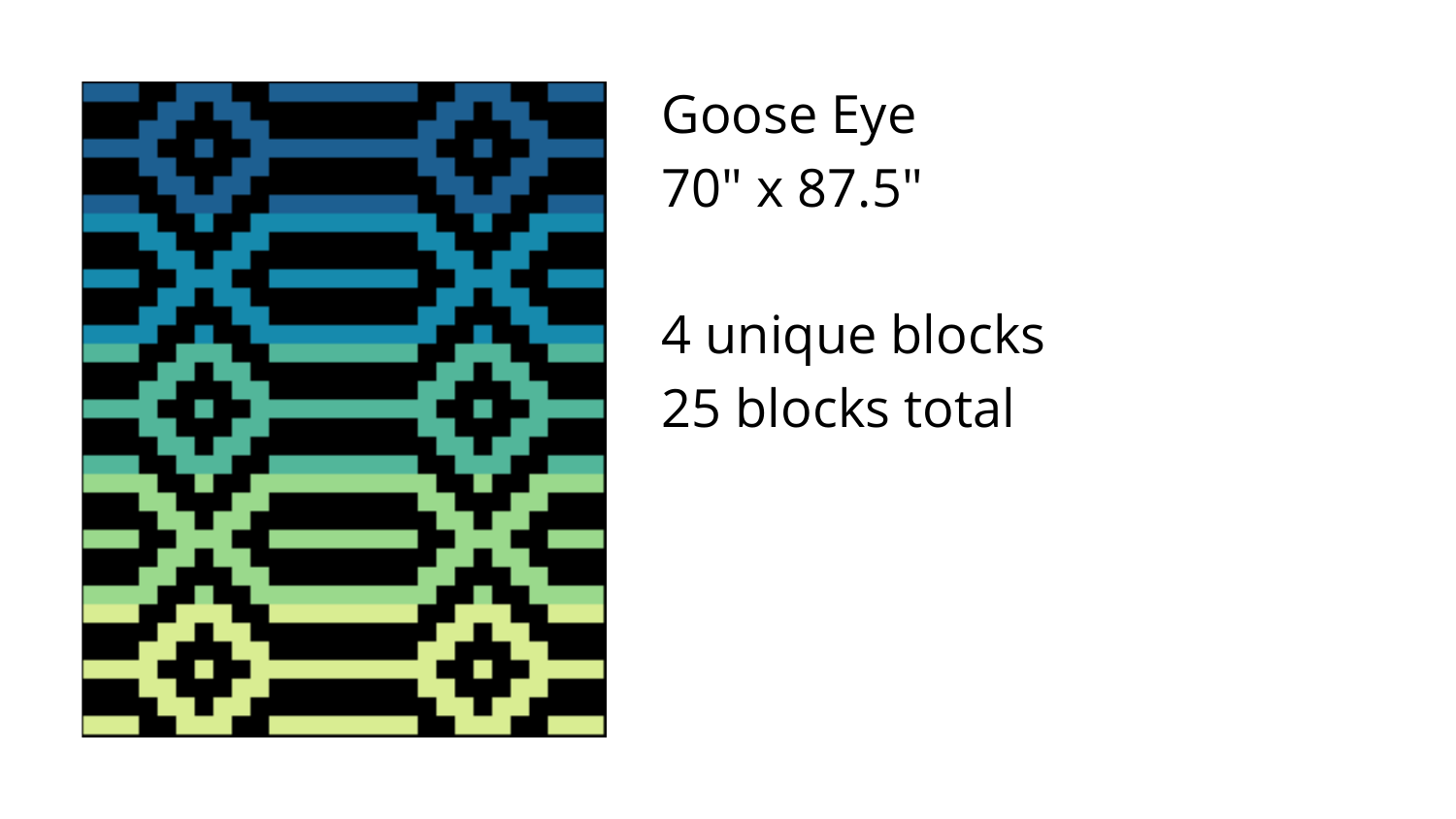## Block A Finished size 7.5" x 17.5"



10 of block A, 2 of each color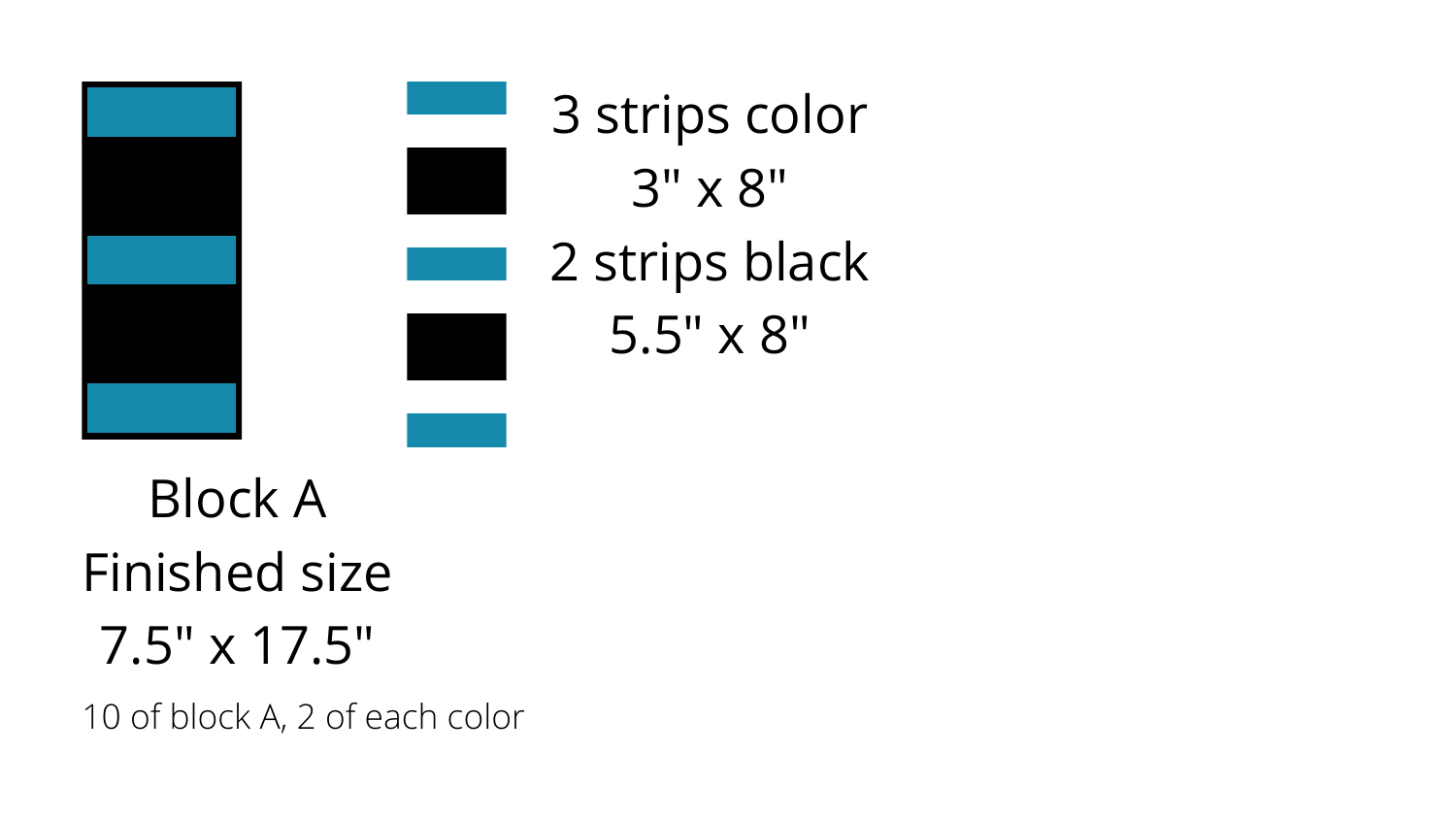## Block B Finished Size 17.5" x 17.5"





3 strips color 3" x 18" 2 strips black 5.5" x 18"

5 of block B, 1 of each color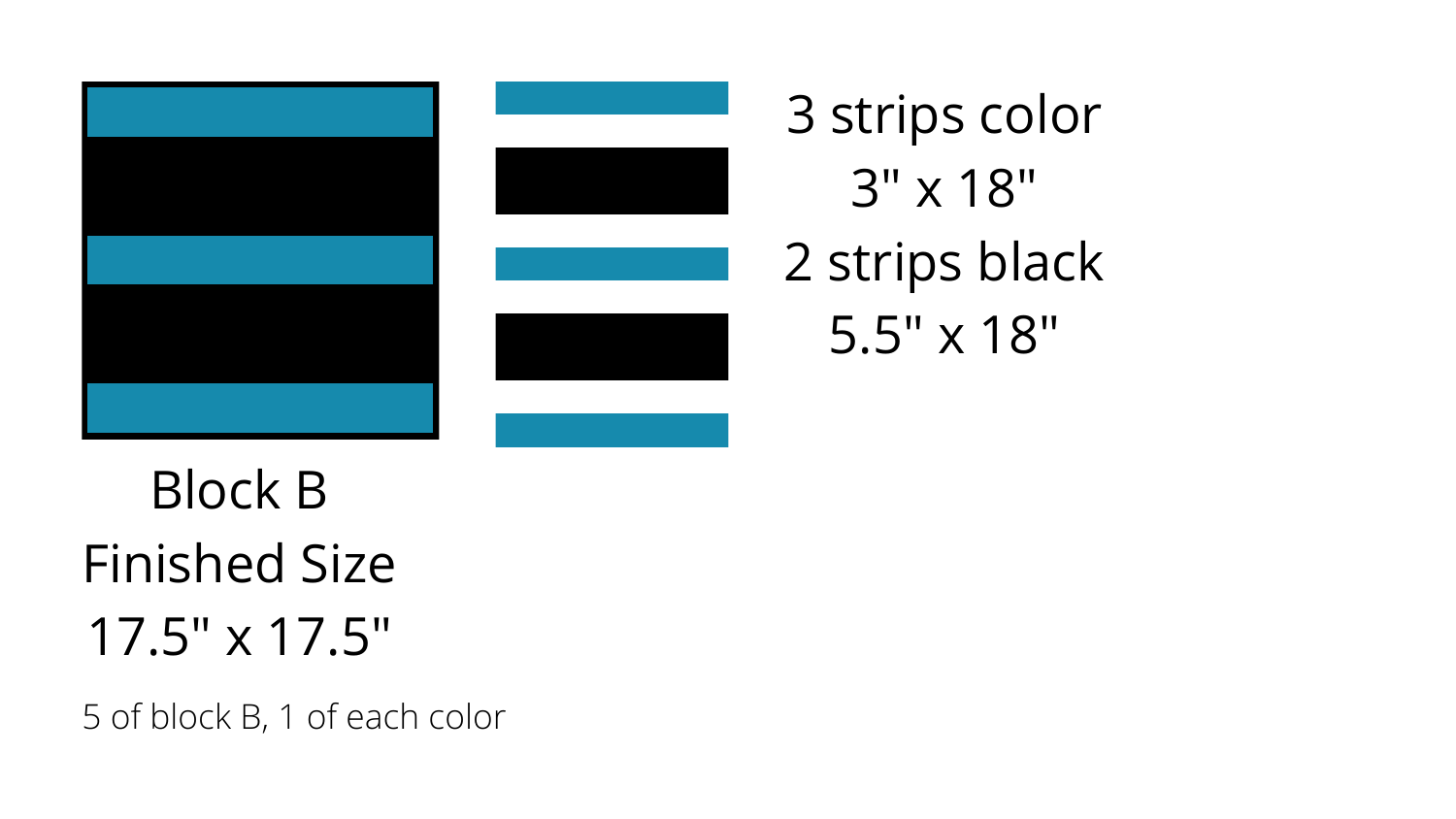





Row 1: 1 color strip 3" x 8" 2 black strips 3" x 5.5" Row 2: 2 color strips 3" x 5.5" 3 black squares 3" Row 3: 2 color strips 3" x 5.5" 1 black strip 3" x 8" Row 4: 3 color squares 3" 2 black strips 3" x 5.5" Row 5: 2 color strips 3" x 5.5" 1 black strip 3" x 8" Row 6: 2 color strips 3" x 5.5" 3 black squares 3" Row 7: 1 color strip 3" x 8" 2 black strips 3" x 5.5"

- -
- -
- -
- -